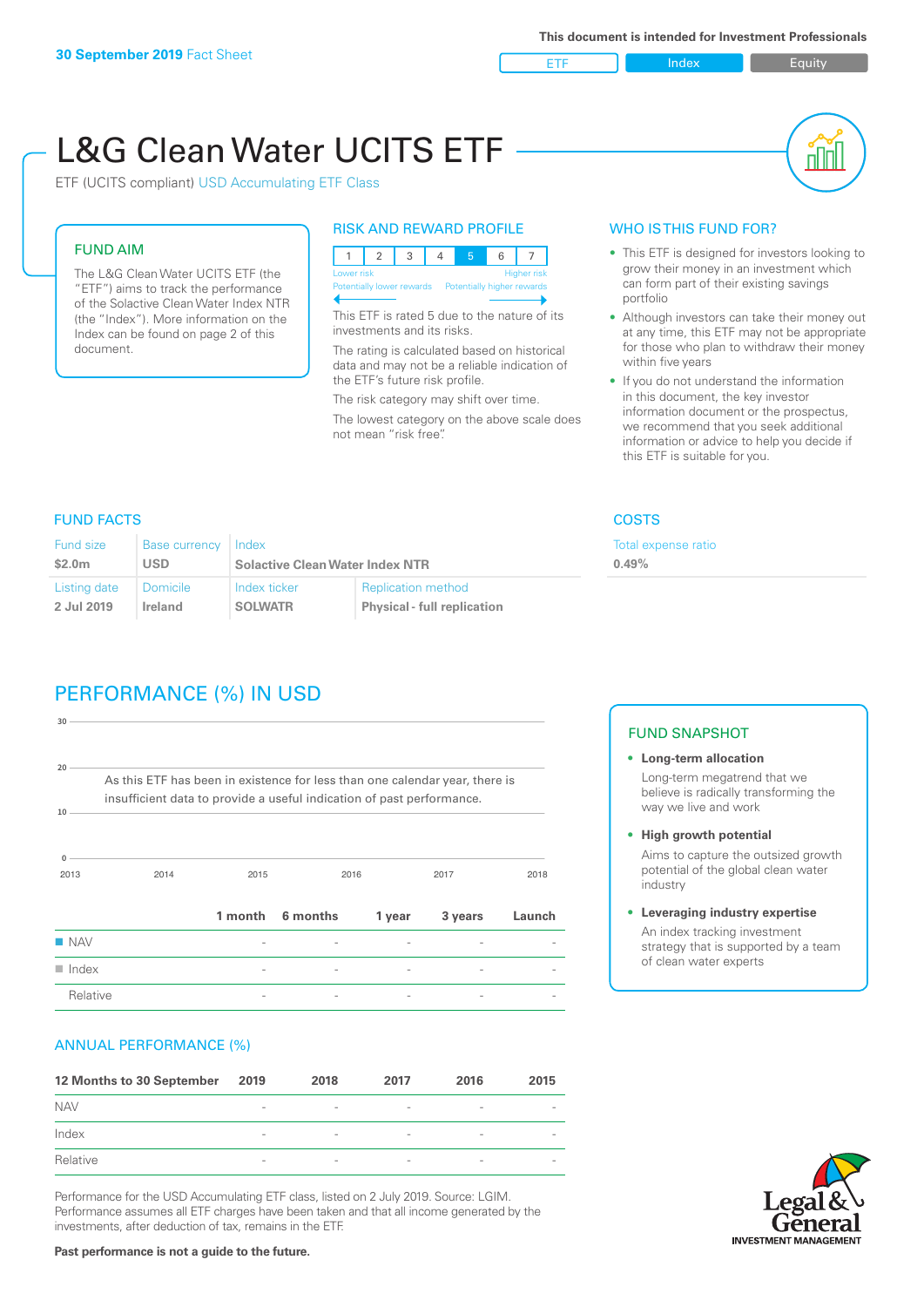ETF (UCITS compliant) USD Accumulating ETF Class

#### INDEX BREAKDOWN

The breakdowns below relate to the Index. The ETF's portfolio may deviate from the below. All data source LGIM unless otherwise stated. Totals may not sum to 100% due to rounding.



#### SECTOR (%)

| $\blacksquare$ Industrials | 48.7 |
|----------------------------|------|
| $\blacksquare$ Utilities   | 27.8 |
| $\blacksquare$ Health Care | 8.0  |
| Information Technology     | 7.9  |
| $\blacksquare$ Materials   | 3.9  |
| ■ Consumer Discretionary   | 1.9  |
| $\blacksquare$ Energy      | 19   |



## $\blacksquare$  USD 72.8

|                    | $\cdots$ |
|--------------------|----------|
| $\blacksquare$ GBP | 8.0      |
| <b>JPY</b>         | 6.0      |
| HKD                | 5.6      |
| EUR                | 3.7      |
| CHF                | 1.9      |
| $\blacksquare$ SEK | 1.9      |
|                    |          |

■ Top 10 constituents 20.6% Rest of Index 79.4% No. of constituents in Index 52

#### TOP 10 CONSTITUENTS (%)

| Middlesex Water Company | 21  |
|-------------------------|-----|
| Severn Trent            | 21  |
| Cadiz                   | 2.1 |
| <b>United Utilities</b> | 21  |
| <b>Tetra Tech</b>       | 2.1 |
| Agua America            | 21  |
| American Water Works    | 2 O |
| Danaher                 | 2 O |
| Idexx Laboratories      | 2 O |
| Mueller Water Products  | 2 O |
|                         |     |

#### INDEX DESCRIPTION

The Index aims to track the performance of a basket of stocks of companies that are actively engaged in the international clean water industry through the provision of technological, digital, engineering, utility and/or other services.

The Index is comprised of companies which are publically traded on various stock exchanges around the world that are either i) companies determined to have expertise in "Utilities" with a minimum Water Revenue Share of 90%, or ii) companies determined to have expertise in "Engineering" with a minimum Water Revenue Share of 50% or iii) companies determined to have expertise in "Technology" or "Digital" and a minimum Water Revenue Share of 5%. A company is only eligible for inclusion in the index if (1) it is of sufficient size (determined by reference to the total market value of the proportion of its shares that are publically traded) and (2) it is sufficiently "liquid" (a measure of how actively its shares are traded on a daily basis). Moreover, the Index excludes companies: (a) engaged in pure coal mining; (b) involved in the production of controversial weapons; or (c) that, for a continuous period of three years, have been classified as being in breach of at least one of the UN Global Compact principles, which is a set of globally accepted standards on human rights, labour, environment and corruption.

The universe of companies out of which the Index selection is made is refreshed annually in March. However, the Index is reconstituted semi-annually in March and September in accordance with the full selection criteria and all companies are equally weighted within the Index. On a monthly basis, the weight of each company is assessed and, if any of them exceed 15% of the index, the weights of all companies are adjusted so that they are again equally weighted within the Index.

#### INVESTMENT MANAGER

GO ETF Solutions LLP is the investment manager for each of the exchange traded funds (ETFs) issued by Legal & General UCITS ETF Plc and is responsible for the day-to-day investment management decisions for this ETF. The team is highly experienced with respect to all aspects relating to the management of an ETF portfolio, including collateral management, OTC swap trading, adherence to UCITS regulations and counterparty exposure and monitoring.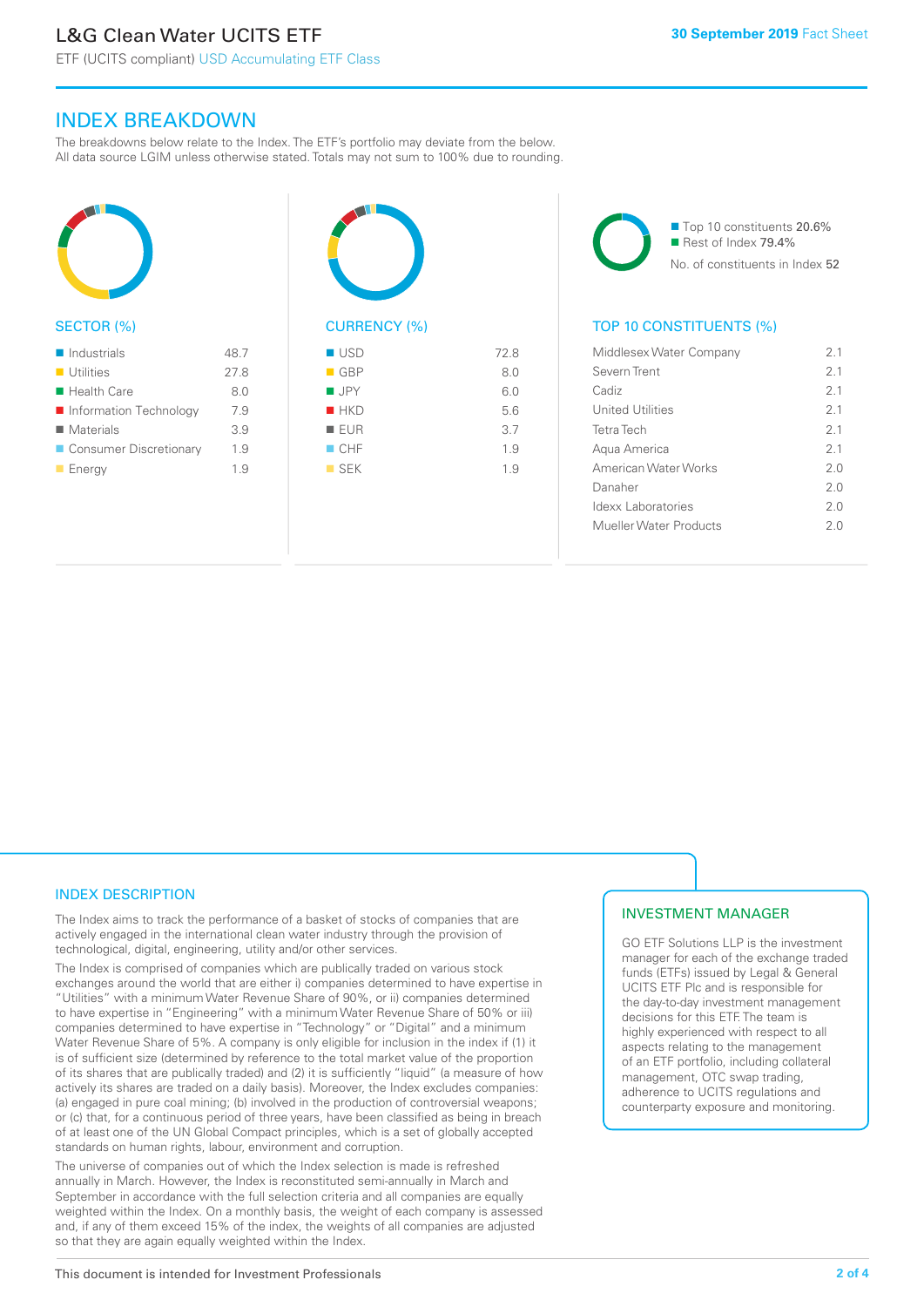# L&G Clean Water UCITS ETF

ETF (UCITS compliant) USD Accumulating ETF Class

#### KEY RISKS

- The value of an investment and any income taken from it is not guaranteed and can go down as well as up. You may not get back the amount you originally invested.
- Third party service providers (such as counterparties entering into financial derivative instruments with the ETF or the ETF's depositary) may go bankrupt and fail to pay money due to the ETF or return property belonging to the ETF.
- As the Index includes micro, small and medium-sized publicly traded companies, the ETF is subject to the risk that such companies may be more vulnerable to adverse business or economic events and greater and more unpredictable price changes than larger companies or the stock market as a whole.
- The ETF is subject to the risks associated with technology-focused companies and are particularly vulnerable to rapid developments in technology (which may leave their products out-of-date), government regulation and competition from domestic and foreign competitors who may have lower production costs. Such companies may also have difficulties establishing and maintaining patents, copyrights, trademarks and trade secrets relating to their products which could negatively affect their value.
- It may not always be possible to buy and sell ETF shares on a stock exchange or at prices closely reflecting the NAV.
- If the Index provider stops calculating the Index or if the ETF's license to track the Index is terminated, the ETF may have to be closed.

For more information, please refer to the key investor information document on our website Ø

#### TRADING INFORMATION

| <b>Exchange</b>           | <b>Currency ISIN</b> |                                   | <b>SEDOL</b> | Ticker | <b>Bloomberg</b> |
|---------------------------|----------------------|-----------------------------------|--------------|--------|------------------|
| London Stock Exchange USD |                      | IE00BK5BC891 BKF3DB5 GLUG GLUG LN |              |        |                  |
| London Stock Exchange GBX |                      | IE00BK5BC891 BKF3DC6 GLGG GLGG LN |              |        |                  |
| Borsa Italiana            | <b>FUR</b>           | IE00BK5BC891 BKF3D93 GLUG GLUG IM |              |        |                  |
| Deutsche Börse            | <b>FUR</b>           | DE000A2PPATO BJXP9NO XMLC XMLCGY  |              |        |                  |

The currency shown is the trading currency of the listing.



#### SPOTLIGHT ON LEGAL & GENERAL INVESTMENT MANAGEMENT

We are one of Europe's largest asset managers and a major global investor, with assets under management of £1,134.5 billion (as at 30 June 2019). We work with a wide range of global clients, including pension schemes, sovereign wealth funds, fund distributors and retail investors.

The AUM disclosed aggregates the assets managed by LGIM in the UK, LGIMA in the US and LGIM Asia in Hong Kong. The AUM includes the value of securities and derivatives positions.

#### COUNTRY REGISTRATION



#### TO FIND OUT MORE



#### **Index Disclaimer**

The ETF is not sponsored, promoted, sold or supported by Solactive AG. Nor does Solactive AG offer any express or implicit guarantee or assurance either with regard to the results of using the Index and/or Index trade mark or the Index price, at any time or in any other respect.

The Index is calculated and published by Solactive AG. Solactive AG uses its best efforts to ensure that the Index is calculated correctly. Irrespective of its obligations towards the Company, Solactive AG has no obligation to point out errors in the Index to third parties including, but not limited to, investors and/or financial intermediaries of the ETF. Solactive AG does not guarantee the accuracy and/or the completeness of the Index or any related data, and shall not have any liability for any errors, omissions or interruptions therein.

Neither publication of the Index by Solactive AG, nor the licensing of the Index or Index trade mark, for the purpose of use in connection with the ETF, constitutes a recommendation by Solactive AG to invest capital in said ETF nor does it, in any way, represent an assurance or opinion of Solactive AG with regard to any investment in this ETF. In no event shall Solactive AG have any liability for any lost profits or indirect, punitive, special or consequential damages or losses, even if notified of the possibility thereof.